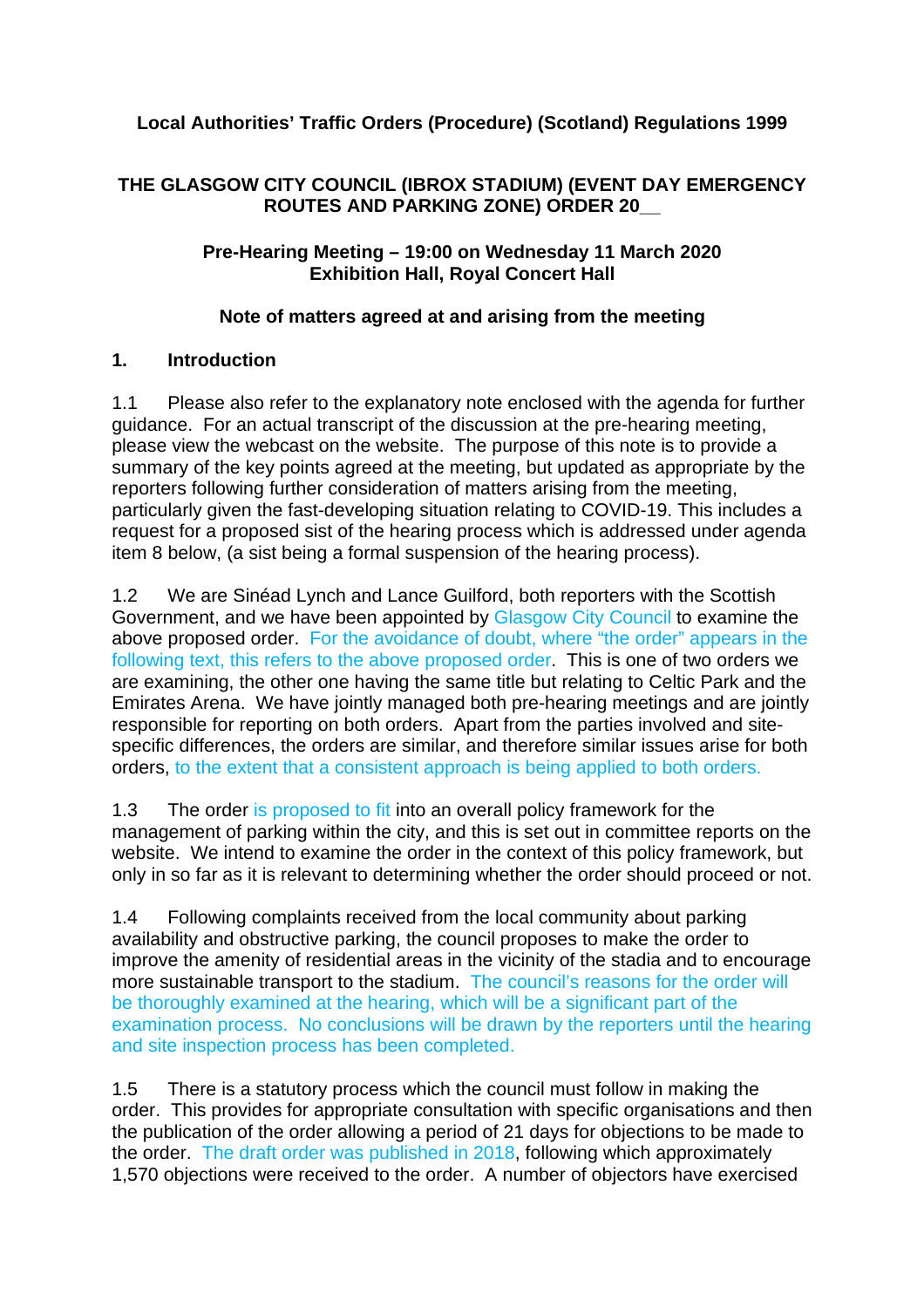their right to be heard, which is why we have now been appointed to hold a hearing and report to Glasgow City Council.

1.6 It is for the council (as the promoter of the order) to justify the order through the hearing process. However, the statutory process allows the reporters to hear evidence from anyone with an interest in the subject matter of the order, and we have in the circumstances (with the agreement of the council) decided to also hear evidence from those who have made representations in support of the order. We consider that this is required in order to properly consider matters raised within the objections and form balanced conclusions in our report to Glasgow City Council. We therefore generically refer to the examination of representations when we are referring to the overall process we are undertaking and upon which we are reporting to the council.

1.7 Furthermore, we have specifically decided to request evidence from Police Scotland, Strathclyde Partnership for Transport, Scottish Fire and Rescue Service and Scottish Ambulance Service, because they have management responsibility for transport and health and safety in the vicinity of the proposed order, and therefore potentially have a significant contribution to make in the examination of matters raised within the representations.

1.8 We decided that a pre-hearing meeting was required because of the complexity of the hearing process in this case. A pre-hearing meeting is for those who have made representations and intend to participate in the hearing. This covers those who are not sure, and after the pre-hearing meeting may decide to rely on written submissions.

1.9 With respect to those who decide to rely on written submissions, if we consider there is insufficient information on any particular matter raised, we may write to the parties concerned to seek further information. This would normally just involve whoever is making the representation and the council, but may also involve others if they have an interest in the information being sought.

1.10 A letter dated 7 February 2020 was sent to all those who made representations. We apologise for the confusion which arose from the use of the ticket mechanism which was set up to enable people who had made representations to attend the pre-hearing meeting. This was actually accessed very quickly by a large number of other people (on both sides of the argument) and we had to abandon the process because it had the effect of excluding people who had made representations and intended to participate in the hearing.

1.11 We are satisfied that no prejudice has resulted from the process of advising people about the pre-hearing meeting. All those who have stated that they wished to attend the pre-hearing meeting have been given opportunity to do so, following the adjustments which were made to the procedure.

1.12 As planned, the pre-hearing meeting was held in public, and we retained provision for people who have not made representations to be able to attend the prehearing meeting, subject to the capacity of the venue, by asking them to write to the programme officer team to explain their interest in attending the meeting.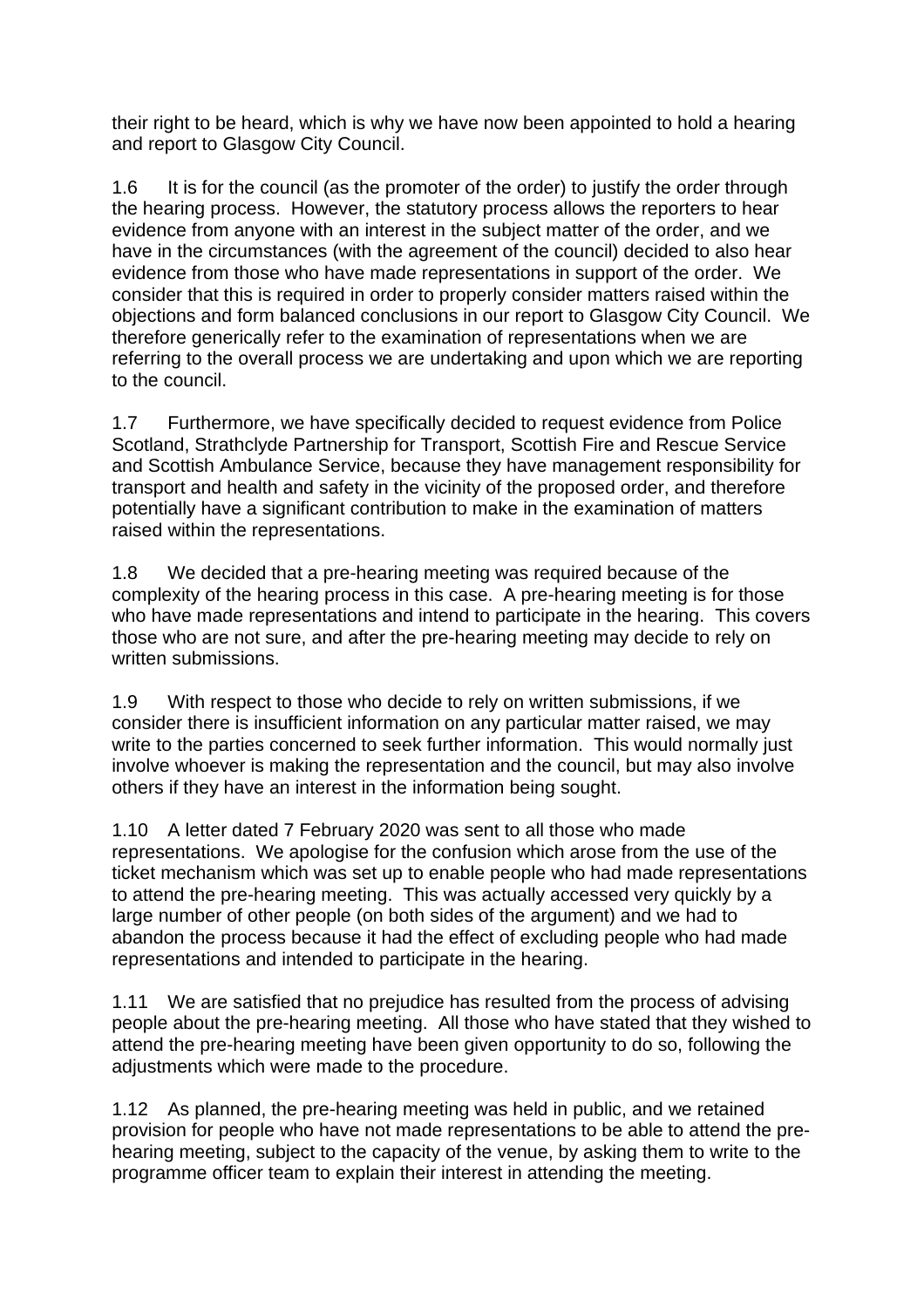1.13 The hearing itself will of course also be held in public and provision will be made for anyone with an interest in the subject matter to attend. This is further addressed under agenda item 5. The hearing will need to be undertaken in a structured way but also in a friendly and informal manner. We appreciate the controversial and complicated nature of the subject matter, and that a hearing is essentially an adversarial process. But we are here to get the best evidence and advise the council. At the hearing therefore please show respect to those on the other side of the argument.

# **2. Content of the Order**

2.1 The explanatory note provides background information. The order includes schedules as set out in the explanatory note, and is accompanied by maps which are intended to show where the emergency routes and parking restrictions apply.

2.2 We consider that there will need to be time set aside at the commencement of the hearing where council representatives will explain the content of the order with reference to the maps, which can be displayed at the venue.

# **3. Summary of Representations**

3.1 The vast majority of the representations are objections to the principle of the order. These can be split into about 10 or so key issues for examination at the hearing, which are set out in bullet points under paragraph 3.3 of the explanatory note. The 4 bullet points after the first 2 could be considered as sub-headings under a single heading of transport. There is also a possible sub-heading under the first bullet point relating to the permit system.

3.2 Then there are several key site-specific issues of objection which are listed in paragraph 3.4 of the explanatory note. These do not cover everything, and there are also more detailed individual site-specific objections which will be examined separately, probably mainly under written submissions, and so they may not even be raised at the hearing.

3.3 There are only 41 objections relating to the loading and unloading provisions, and these are individual site-specific objections which will be examined on their merits.

3.4 There are also a number of letters of support for the order from residents who live within the zone, and these are referred to in paragraph 3.5 of the explanatory note.

3.5 Since it would be a major task for all parties to read through and assess all of the representations, we have prepared a summary of the matters raised. We think this is a fairly comprehensive overview of the representations. In addition, we have prepared a schedule grouping similar representations together. This is ongoing, and will be developed particularly for the objections in principle to the order as groups of parties working together becomes clearer. This is further addressed under item 5.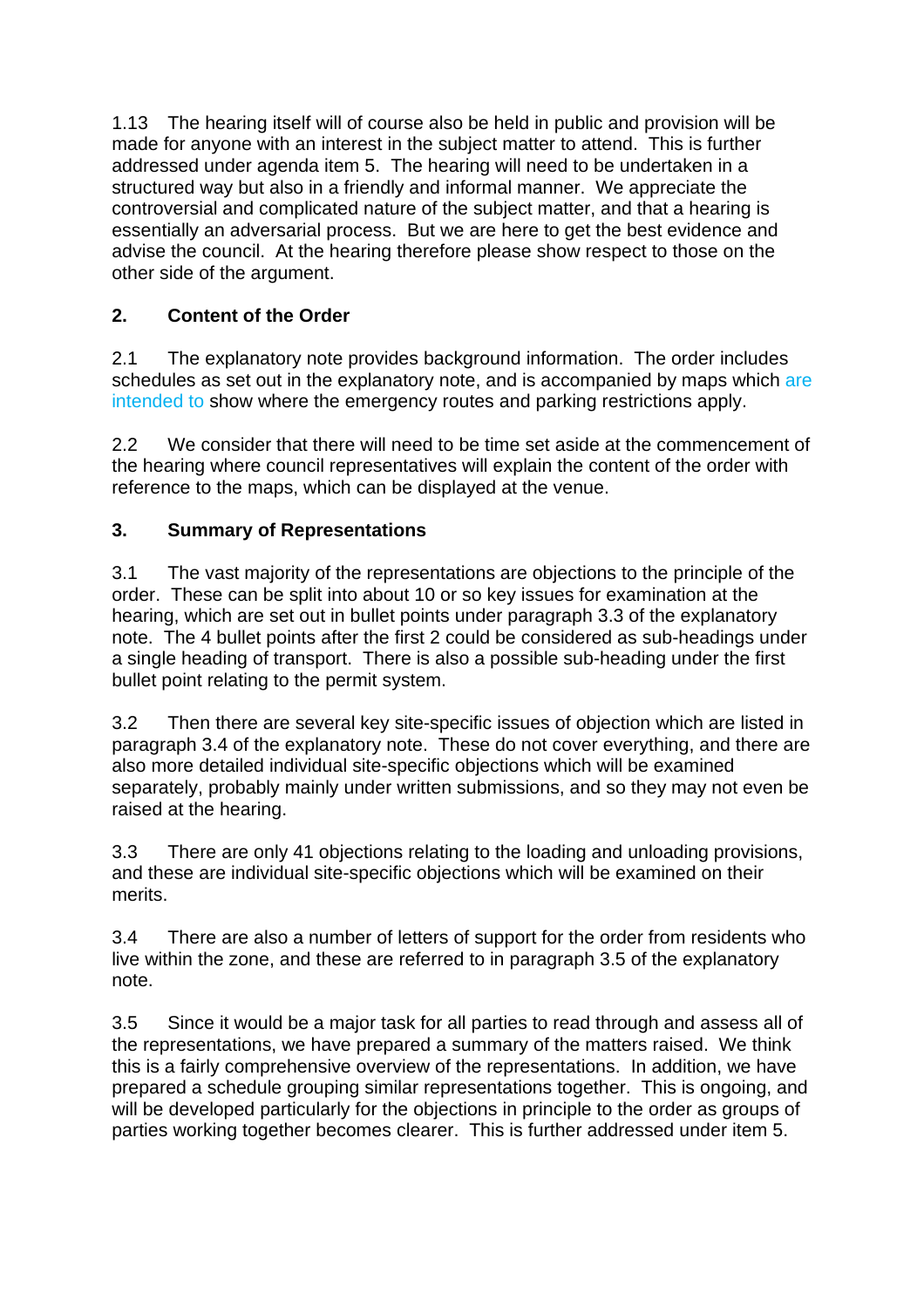# **4. Format of the hearing**

4.1 Section 4 of the explanatory note sets out the main points relating to the format of the hearing. Although informal, the discussion will be led by the reporters and structured in accordance with an agenda issued shortly before the hearing takes place. This agenda will be based on the key topics which we need to examine.

4.2 Whilst this will to some extent depend on the content of the hearing statements, the hearing sessions will be centred on the topics, which will generally be based upon the bullet points listed in section 3.3 of the explanatory note, probably with an introduction explaining the content of the order followed by a strategic session at the beginning, to enable the orders to be examined in the context of the council's overall policy approach. We will also examine the site-specific objection matters under the relevant headings, or at the end. Evidence on behalf of Glasgow City Council, Rangers Football Club, other objectors and supporters will be taken as we consider appropriate with respect to each topic. We are likely to ask detailed questions of parties giving evidence, but this will be information gathering rather than cross-examination.

4.3 Given the fairly contentious nature of the subject matter, there will inevitably be an adversarial element to the discussion at the hearing. We recognise that all parties will wish to present their evidence and argue their case in a manner which is advantageous to their position. But we ask everyone involved in this process to respect other points of view, and not to try to seek an unfair advantage by undermining the process we have set out, for example by introducing late evidence which would be a surprise to other parties. The main parties (those who will be submitting hearing statements) are expected to ensure that their statements are comprehensive.

4.4 On a positive note, there is some common ground among the matters raised by objectors to the order and supporters of the order. For example, some of the objections express sympathy for residents who are affected by the scale of parking on residential streets (on match days), and particularly inconsiderate parking (for example blocking driveways). On the other hand, some residents have expressed sympathy for those visiting the stadia who park considerately on residential streets.

4.5 There is nothing to prevent a movement in position by either side of the argument as the hearing progresses and as further evidence becomes available. In major cases like this, things may develop as the hearing progresses. There isn't anything in the statutory process which requires an adversarial position to be maintained.

4.6 In presenting evidence at the hearing, everyone should remember the alternatives we can recommend to the council; making the order as proposed, making the order but with modifications, or not making the order at all.

# **5. Participation in the hearing**

5.1 Whilst known participation is provided within this note, we recognise that the latest government restrictions, imposed with respect to COVID-19, will prevent any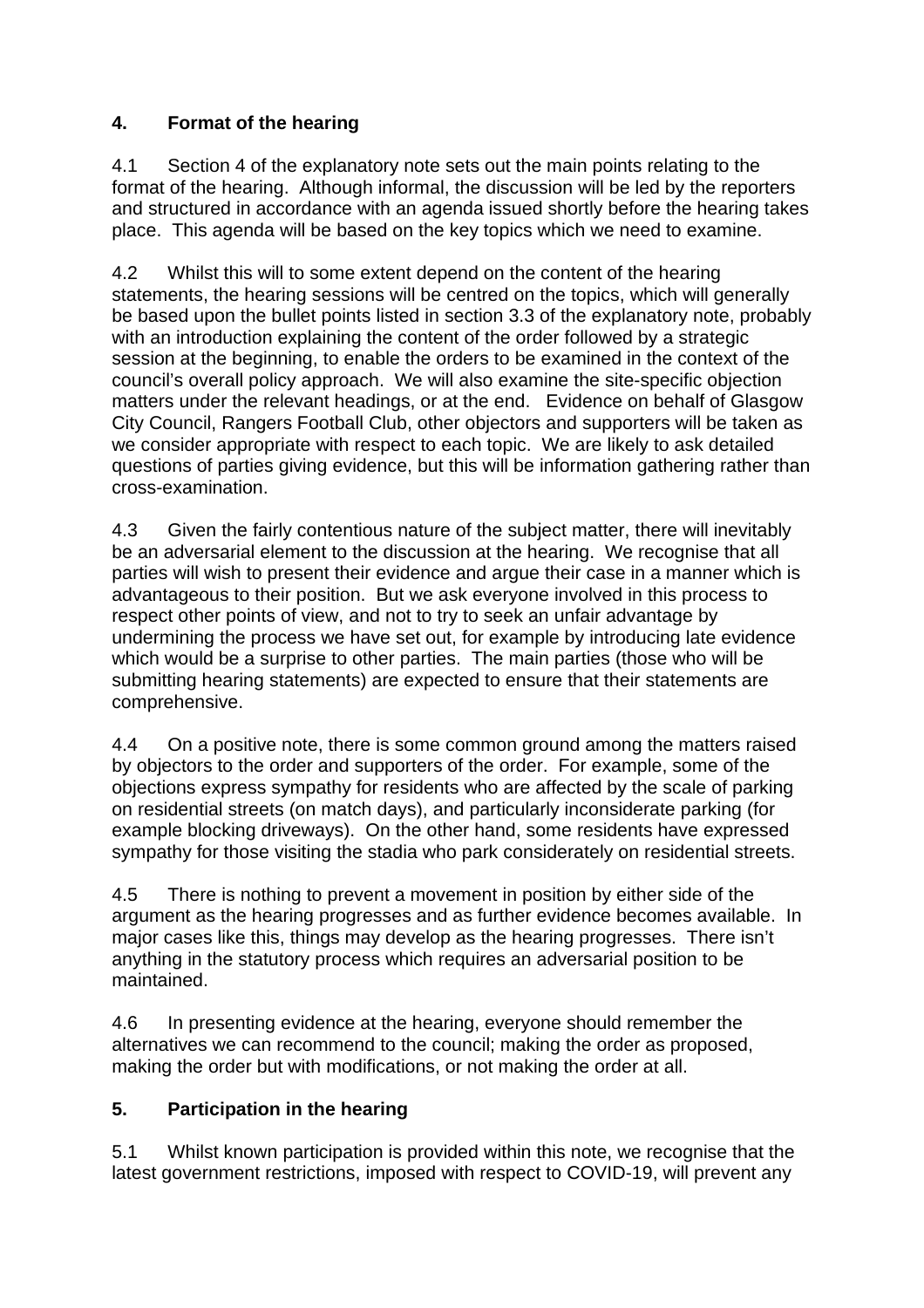meetings taking place between parties who may wish to group together for the purpose of presenting evidence to the hearing. However, we hope that the exchange of contact information could proceed where this is agreed to, and that discussion could then take place remotely (by email, video link or telephone) between parties with respect to the preparation of hearing statements. Please see agenda item 6 below for more information about the submission of statements.

5.2 We therefore consider that there should be an initial period of **6 weeks**  following the receipt of this note of the pre-hearing meeting, within which groups should be formed where this is possible, after which the situation will be reviewed, allowing further time for the formation of groups if necessary. The schedule of objection numbers will be continually updated in this regard.

5.3 Anyone who no longer wishes to take part in the hearing may rely entirely on written submissions, which would comprise the original representation and any subsequent additional written submissions that have been lodged.

5.4 From this point, all those who intend to participate in the hearing will lose anonymity in terms of their name and any organisation they represent.

5.5 Intended participants identified to date are as follows.

Glasgow City Council

Glasgow City Council's External Legal Advisers

Peter Ferguson – Partner, Harper Macleod LLP Roslyn MacDonald – Senior Solicitor, Harper Macleod LLP

Glasgow City Council Officers

Kevin Hamilton – Head of Roads, Neighbourhoods and Sustainability Andrew Beglin – Assistant Group Manager - Parking Services, N & S Helen Morrison – Engineering Officer, Neighbourhoods and Sustainability Martin McColgan – Legal Manager, Chief Executive's Department

There may be additional participants on behalf of Glasgow City Council with respect to policy and strategy, public sector equality duty and air quality.

### Rangers Football Club

James Blair, Secretary; providing legal advice on behalf of Rangers Football Club. David Martin, Head of Security and Operations The football club intends to appoint specialist advisors to address a number of issues and the club will advise the programme officer team accordingly.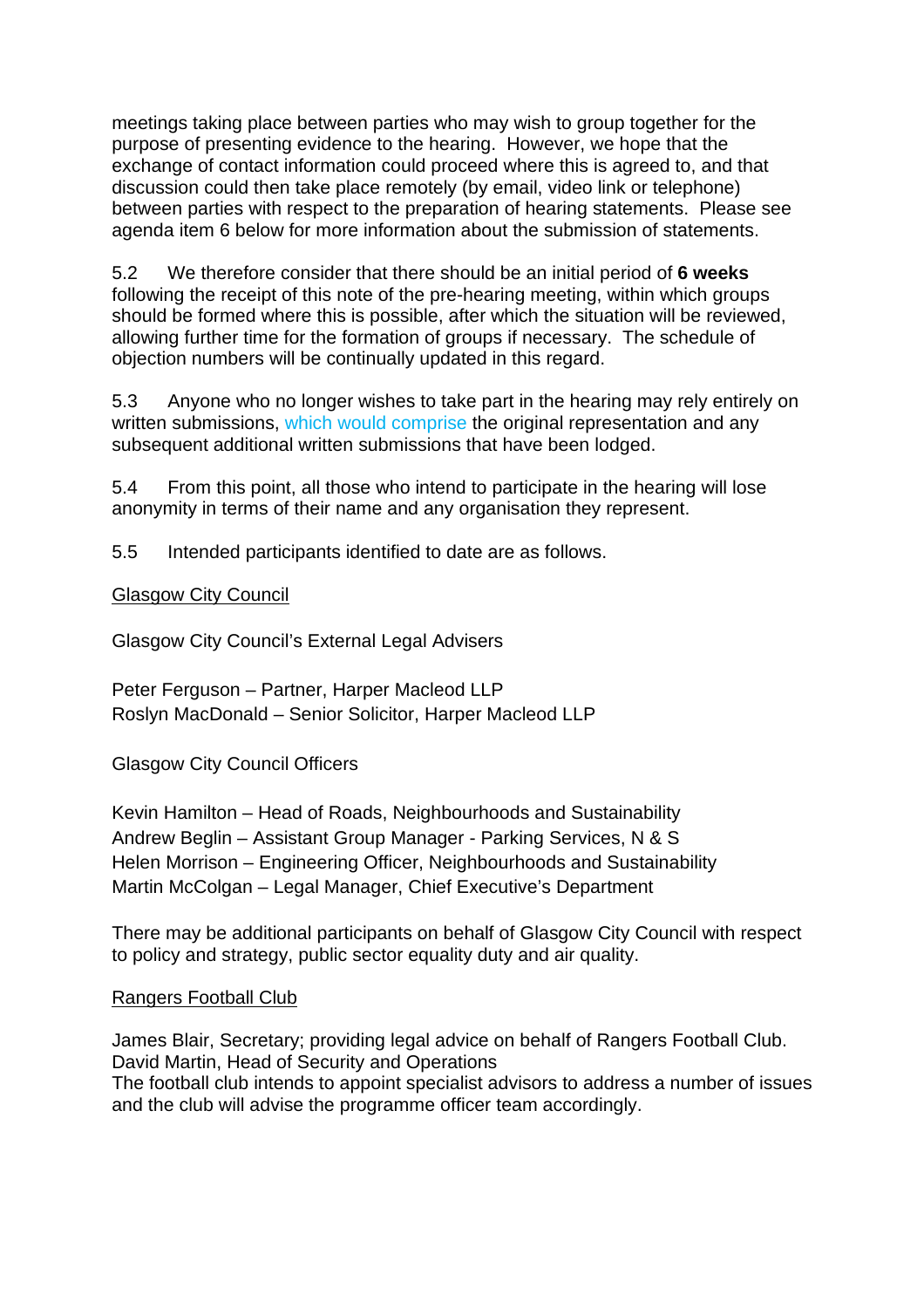Rangers Football Club would seek to submit appropriate evidence which is of benefit to its supporters. However, there is an umbrella organisation, namely Club 1872, which would be best placed to set out its concerns about the order more fully.

#### Police Scotland

Chief Inspector Shaheen Baber and/or Inspector Scott Simpson (local area commander) and possibly someone from traffic management, will be participating in the hearing.

#### Strathclyde Partnership for Transport (SPT)

Bruce Kiloh, Head of Policy and Planning Elizabeth MacKay, Senior Transport Planner

#### Scottish Fire and Rescue Service

Bob Laing and Roddy Keith (area commander) are likely to participate in the hearing

#### Scottish Ambulance Service

Neil Mitchell is likely to participate in the hearing

5.6 The above **four** organisations have a specific role in providing expert advice at the hearing. They are appearing at our request, not because they have made representations about the orders.

5.7 SPT has sent a response relating to its remit in the hearing, which has been uploaded to the website. We are content with the stated remit of SPT, which is essentially to provide strategic advice on how the public transport system relates to the orders.

5.8 We are not examining the effectiveness or otherwise of the public transport system, we are only looking at the capacity of the public transport system to accommodate people who may be dissuaded from travelling by private car, and to what extent the existing or any improved public transport may therefore be a determining factor as to whether or not the order should proceed.

5.9 The same principle will apply to the other 3 organisations providing evidence to the hearing at our request. In particular, Police Scotland will be expected to provide evidence relating to its operations **only** as they would apply to the existing situation in the vicinity of the proposed order, and to its operations as they would apply following the implementation of the proposed order; and to what extent these operations may be a determining factor as to whether or not the order should proceed.

5.10 With respect to the public transport system, individual transport providers may be best placed to quantify the actual capacity and demands of the existing rail and bus infrastructure. ScotRail has confirmed that it will provide evidence to the hearing. This may be provided by written submissions, but if possible ScotRail will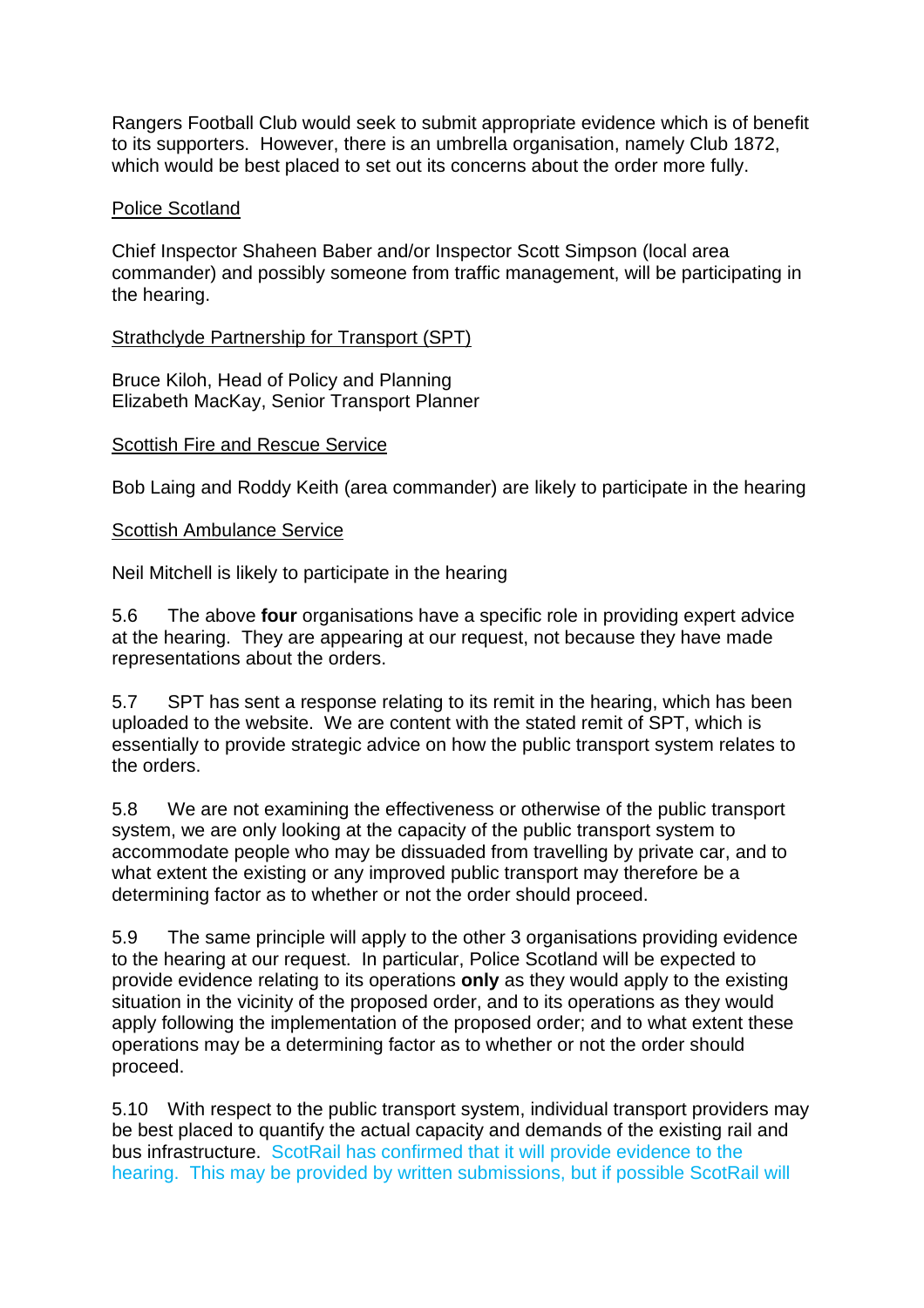seek to reflect our preference that representatives attend the hearings. We have contacted First Bus Greater Glasgow (as a major provider of public bus services in the area), with respect to the possible provision of evidence to the hearing (or by written submission) by them in this context. We also intend to similarly contact McGills since we have now been advised that they are also a significant provider of bus services in the area. Updates will be provided on the website in due course.

#### 5.11 Further intended participants identified to date are as follows.

#### Supporters Associations/Clubs

Claire Wallace (and William Wallace), General Secretary, Rangers Supporters Association, will be representing all members of the association at the hearing, and would be happy to represent anyone else who is a representative of a Rangers Supporters' Club, or anyone else who has objected on grounds of lack of public or alternative transport in particular from Ibrox Stadium after a match. Anyone who wishes to be so represented should contact the programme officers to obtain email contact details.

Laura Fawkes (1872). This is not a supporters' club, but an association of working groups, including shareholders and 2 board members of Rangers Football Club.

Local Council Members

Bailie Norman MacLeod Cllr Jon Molyneux (representing local residents in the area)

#### Community Councils

Stewart Roxburgh, Secretary, Craigton CC (on own behalf and CC) Liz McCafferty, Audrey Donnan and 1 further representative, Drumoyne CC Pete Rivett, Chair Dumbreck CC

#### Harper Church

Indicated that the church has now decided to rely on written submissions, based upon an additional statement and enclosed documents which have now been submitted to the programme officer team. These will be uploaded to the website in due course.

#### **Businesses**

Various businesses will participate in the hearing in their own right, including Mr and Mrs Smith – Mobile catering business Mr Marshall – The Louden Tavern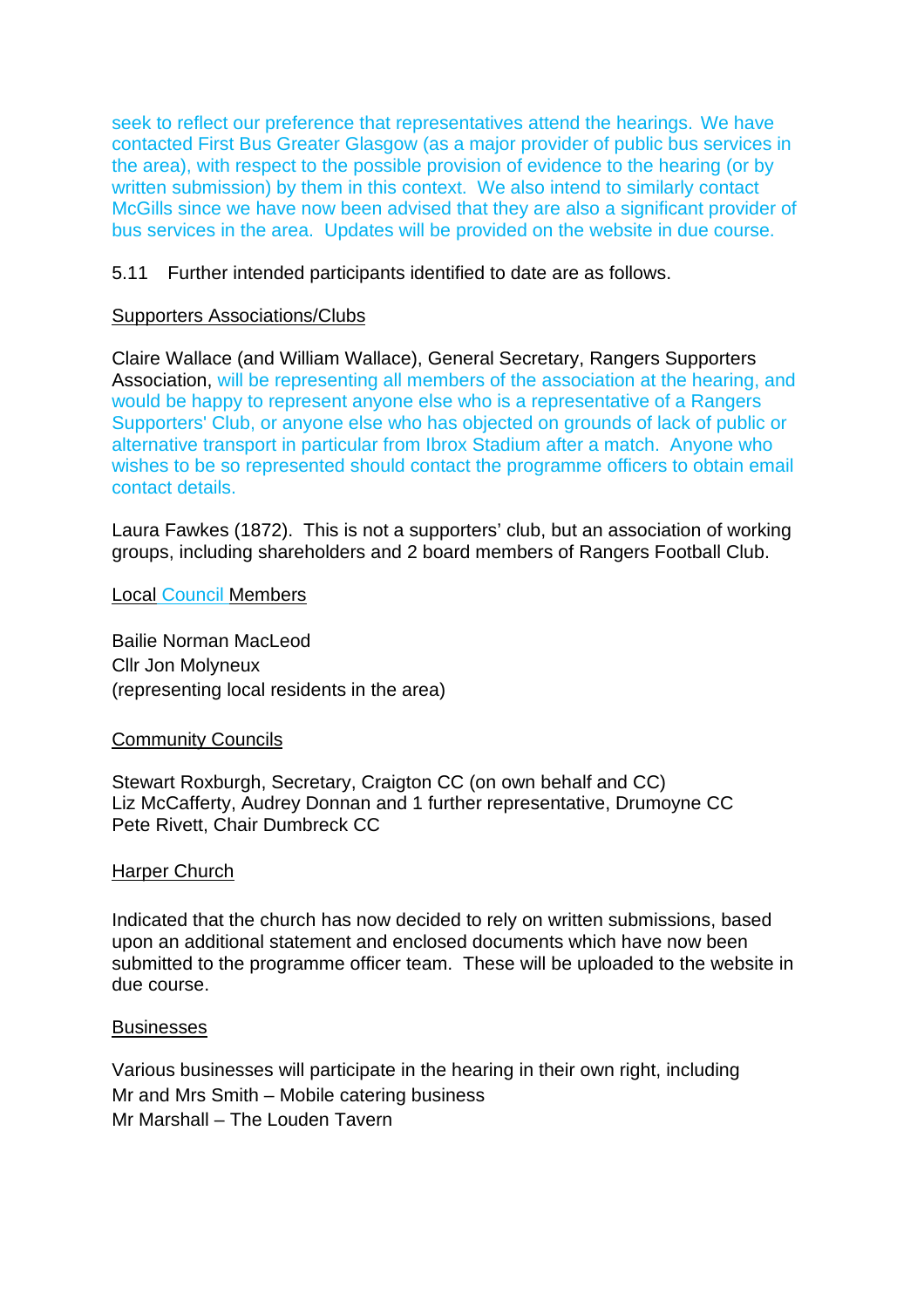### Individuals who may wish to group together

5.12 This could be groups of football supporters opposing the order or groups of residents supporting it, hopefully with a lead person/spokesperson.

5.13 The pre-hearing meeting is also an opportunity for those who may wish to take part in the process even though they haven't submitted representations – to join in with a group who have.

5.14 Groups are likely to be based on the issues identified in the bullet points in paragraph 3.3 of the explanatory note enclosed with the agenda.

5.15 This is a developing situation and when groups are formed, the information will be provided to the programme officer team, and the situation will then be updated in the schedule of representations on the website.

5.16 Those which have so far been discussed are as follows.

Management of inconsiderate and unsafe parking in residential areas within the proposed zone. This may include groups specific to individual areas.

5.17 Participants on behalf of residents have already been identified above, in particular Bailie Norman MacLeod and Dumbreck Community Council.

5.18 However, there is also a potential sub-category of residents who have expressed concern about the permit system (these are regarded by the reporters as objections).

5.19 There are several people on the other side of the argument, covering the view that people generally park considerately, and that there are other ways to enforce inconsiderate/unsafe parking, rather than a blanket restricted parking zone.

5.20 There appears to be some common ground on this issue.

Displacement of parking to areas outwith the zone (may be site-specific)

5.21 There are a number of residents outside the zone, and visitors to the area, who are concerned about this. These are all objections, with differences in the basis for objection obviously, but also some common ground where people might work together.

5.22 Objectors with a similar interest in these matters may group together through the programme officer team.

# Economic impact, disadvantaged groups and transport related issues

5.23 The majority of those objecting to the proposed order and expressing an interest in participating in the hearing fall under these categories. Club 1872 in particular would be happy to contribute to the issue of disadvantaged groups.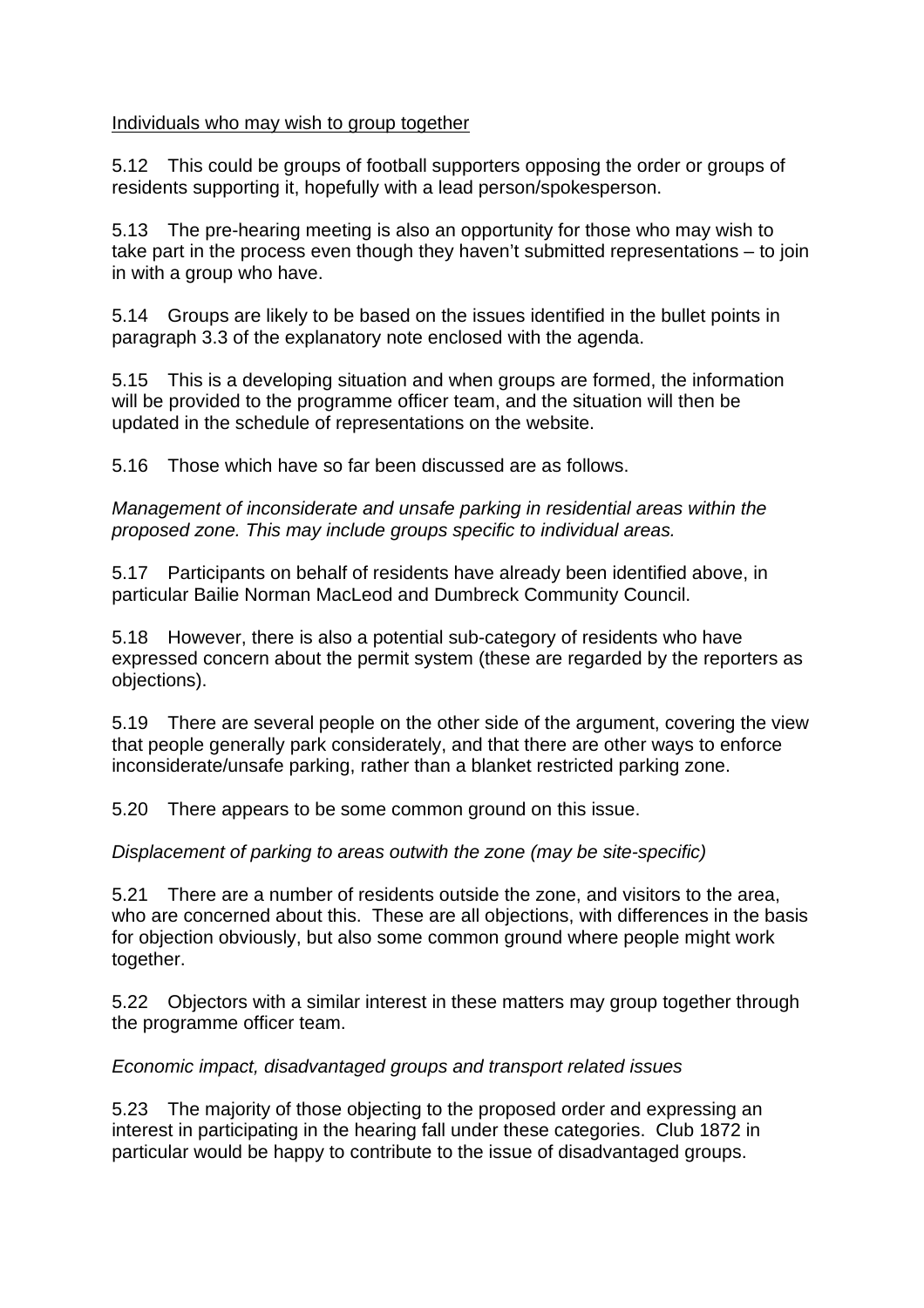5.24 Otherwise, no interest has so far been expressed in groups under these categories. A short adjournment at the pre-hearing meeting allowed for some initial discussion on this matter, and discussion will continue to take place among those people attending the pre-hearing meeting to see if any groups could be formed. The results of this discussion will be provided to the programme officer team and the details will be updated in the schedule of representations in the next month or so.

5.25 We would like to encourage the formulation of such groups, as this would be more efficient than individual contributions, which would risk more repetition.

### Individual contributions at the hearing

5.26 However, in the event that there are people who wish to make individual contributions, we will accommodate this at the hearing. From a show of hands at the pre-hearing meeting, there are a significant number of people who wish to make such contributions to the discussion at the hearing, in the event that they do not join a group for this purpose. The list of such participants will be continually updated prior to the hearing.

5.27 Finally, there will be limited provision for contributions from those attending the hearing who have not made representations and are not covered above. Generally, such people will be regarded as observers of the proceedings, who would not be expected to be submitting evidence. However, this does not preclude people seeking clarification of particular matters or making points of a factual nature.

## **6. Statements and documents**

6.1 Parties who will be submitting hearing statements have so far been agreed as follows:

Glasgow City Council, Rangers Football Club, Police Scotland, Strathclyde Partnership for Transport, Scottish Fire and Rescue Service, Scottish Ambulance Service, Rangers Supporters 'Association, Club 1872, Dumbreck Community Council, Craigton Community Council and Drumoyne Community Council.

Subject to the formation of other groups, we will consider the submission of further statements.

### General guidance on statements

6.2 Statements should be accompanied by copies of all documents which that party (whether an individual, group of individuals or organisation) intends to rely upon in the submission of evidence to the hearing (see below). The statement should comprehensively set out all of the matters upon which the party intends to give evidence at the hearing. If any matter raised at the hearing is not included within the statement, we will seek an explanation as to why it was not possible to include this matter in the statement.

6.3 The statement does not need to follow any prescribed format, which will be a matter for the party concerned. The statement must, however, indicate the interest of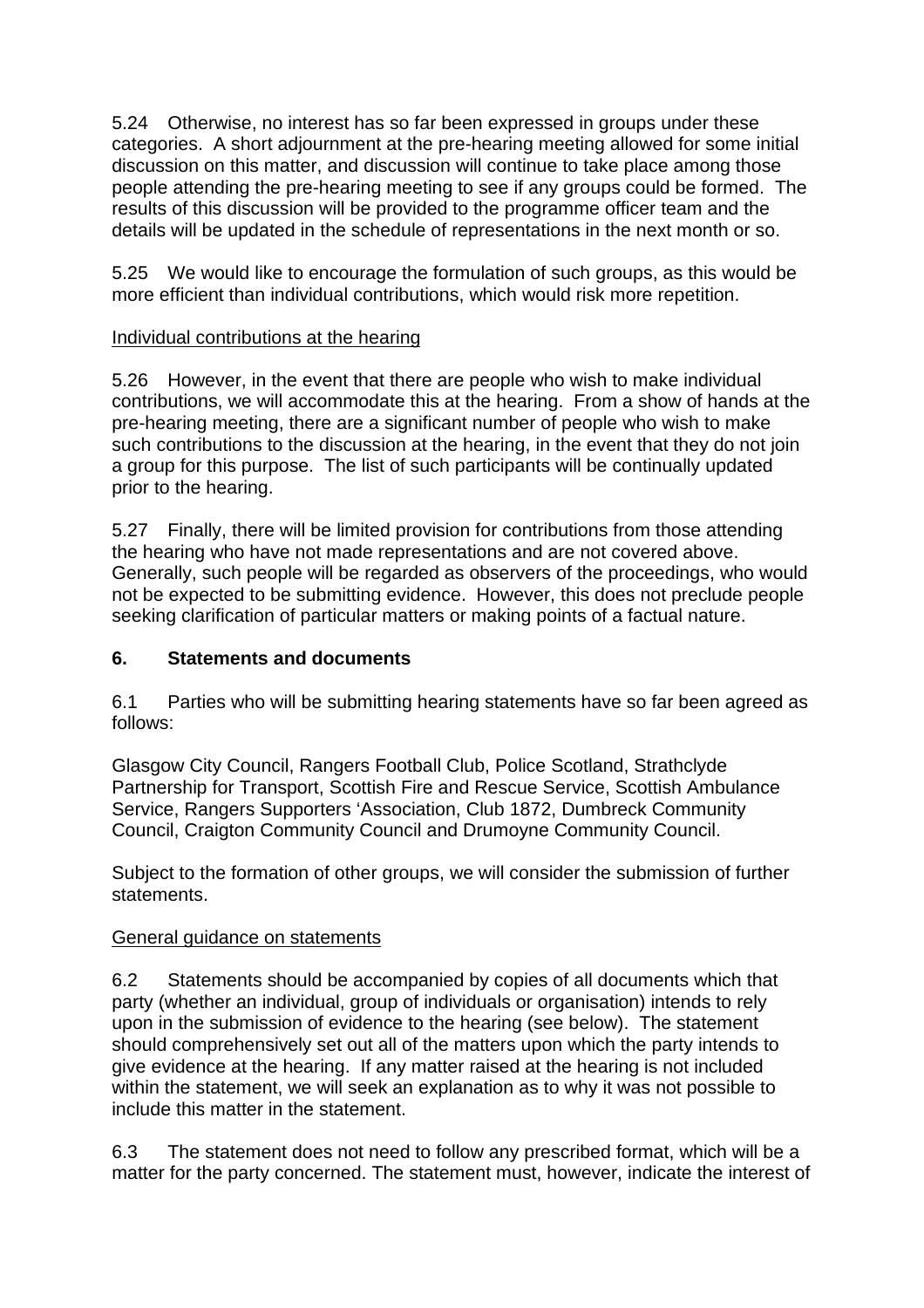the party in the order, and provide a reasoned justification for the outcome sought with respect to the order. This reasoning should include, where appropriate, any modifications to the order which would be acceptable to the party concerned.

6.4 The statement should include (where more than one person intends to give evidence on behalf of a group or organisation) a full list of those who will give evidence at the hearing. Where expert witnesses are proposed, relevant qualifications should be provided. Any special access requirements should be indicated in the statement, as well as any constraints which particular persons may have with respect to the timing of the hearing sessions.

6.5 There is no prescribed length for a statement, but it should be as concise as possible whilst setting out all of the matters to be raised. In the event that a statement is particularly lengthy or complicated, we may require a summary to be provided. But this will only be required in exceptional circumstances.

### Guidance specifically for Police Scotland, Strathclyde Partnership for Transport, Scottish Fire and Rescue Service and Scottish Ambulance Service

6.6 These organisations are attending the hearings in order to provide expert evidence at our request. They are asked to review the summary of representations on the website, and to prepare statements on the matters raised in so far as they affect their areas of responsibility related to the order.

6.7 Particular attention should be given to the bullet points set out in paragraph 3.3 of the explanatory note, and the statements should cover both pre-order and post-order scenarios, and the potential effect of the order in this regard.

# Potential for parties submitting a statement of agreed matters

6.8 The main parties (particularly Glasgow City Council and Rangers Football Club) are asked to ensure that their statements comprehensively set out all of the matters they intend to raise at the hearing, including the full extent of any surveys or impact assessments that are being relied upon.

6.9 Where possible, the reporters encourage additional (or supplementary) statements of agreed matters. These would be particularly valuable with respect to the extent of the factual information being relied upon, and may considerably reduce the amount of time at the hearing needed to discuss such matters.

# **Documents**

6.10 Documents may comprise any written material, photographs, video, or maps and diagrams, which support the reasoned justification set out within the statement. They should be numbered, their source identified if possible and a full list should be provided. They should be in electronic form using a standard available format such as PDF (for uploading to the website) and in hard copy form (for deposit at the locations provided by Glasgow City Council). Extracts from published material must indicate their precise content and date for verification purposes. The intended use of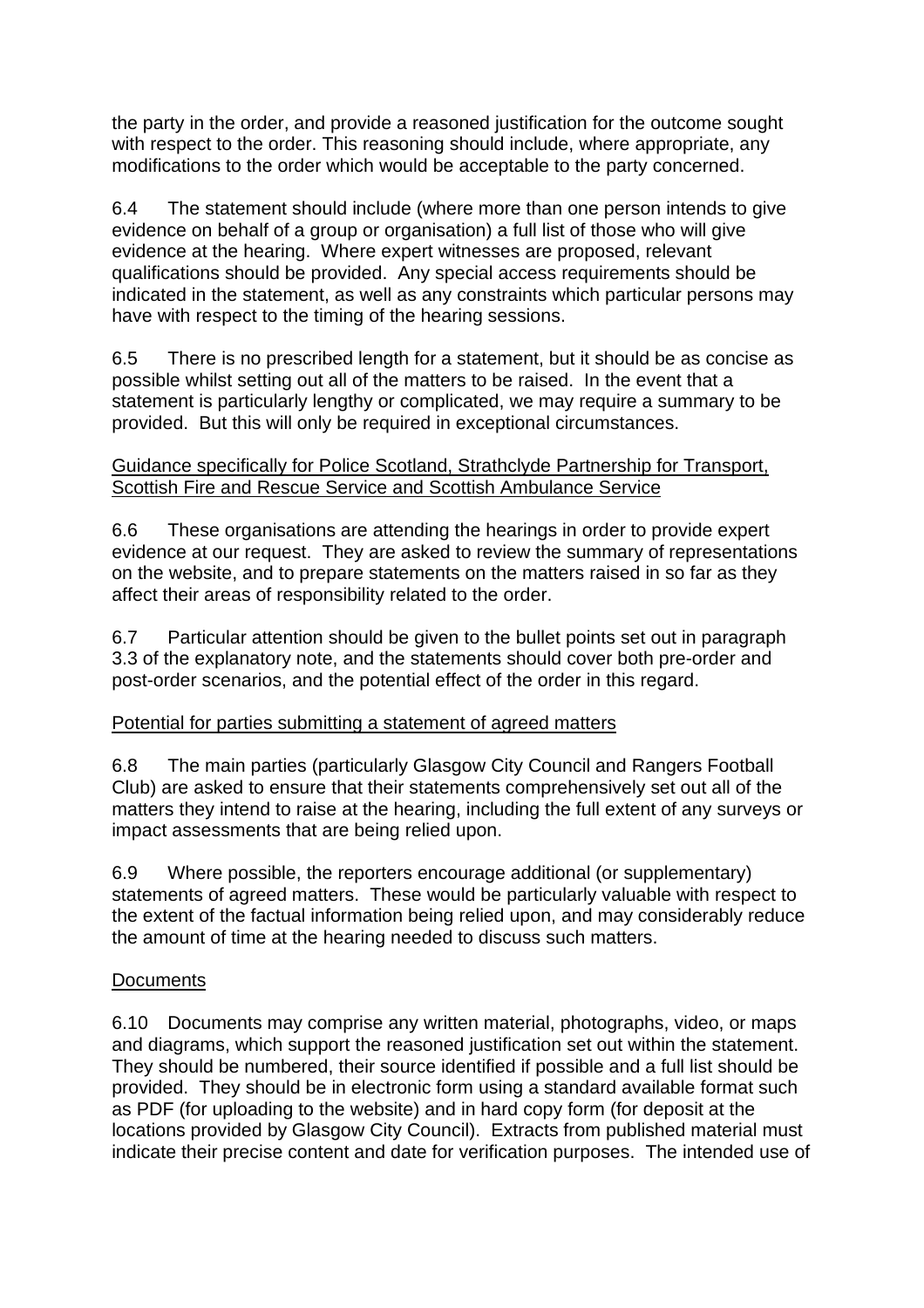power point (or other) presentations must be identified in advance so that suitable arrangements can be made with the venue provider.

6.11 All documents are expected to be submitted at the same time the statements are submitted, and exchanged with all other parties submitting statements, unless prior agreement otherwise has been obtained from the reporters. Documents should be provided in electronic form where possible. However, all parties submitting statements who require paper copies of the maps relating to the order should request these through the programme officer. These would be provided subject to any restrictions which are still in place regarding the COVID-19 emergency.

#### Indicative timeline for statements

6.12 A programme for statements cannot yet be determined, and we will publish such a programme on the website (with actual dates), as soon as practicable. This programme is likely to be significantly affected by the COVID-19 restrictions and the proposed sist which is addressed under item 8 below. In addition to this, a legal challenge has been submitted on behalf of Celtic Football Club with respect to the Celtic Park and Emirates Arena order. We are conscious that both orders have a similar format and have followed the same process under the regulations. In addition, the council has expressed a preference, in the interests of consistency, that the timeline agreed in relation to the Celtic Park and Emirates Arena order should also apply to the Ibrox Stadium order.

6.13 Following on from the above, we consider that it is necessary await the outcome of the legal challenge to the Celtic Park and Emirates Arena Order, before commencing the programme for the submission of statements. We will provide updates on the website on the progress of the sist, and subsequently the legal challenge to the Celtic Park and Emirates Arena Order, to give some indication as to when the publication of the programme for statements is likely.

6.14 Nevertheless, at this stage we provide an indicative timeline for the submission of statements as follows. Firstly, the council would submit its statement to the programme officer team within **6 weeks** of the programme for statements being published on the website.

6.15 All other statements would then be submitted to the programme officer team within a further **4 weeks** from the date of receipt of the council's statement. Following this, any rebuttal statements could be submitted within a further **4 weeks**  from the receipt of the others' statements**.** By this date, any statements of matters agreed by the parties would also be submitted.

6.16 All statements together with all documents being relied upon will need to be submitted to the programme officer team by the due date, and will be uploaded to the website immediately after this date has passed subject to appropriate redaction under the council's GDPR policy. All parties submitting statements should await the redacted versions before exchanging them with the other parties submitting statements. Contact details should be submitted to the programme officer team by the due date, so that these can be provided to all relevant parties. Please note that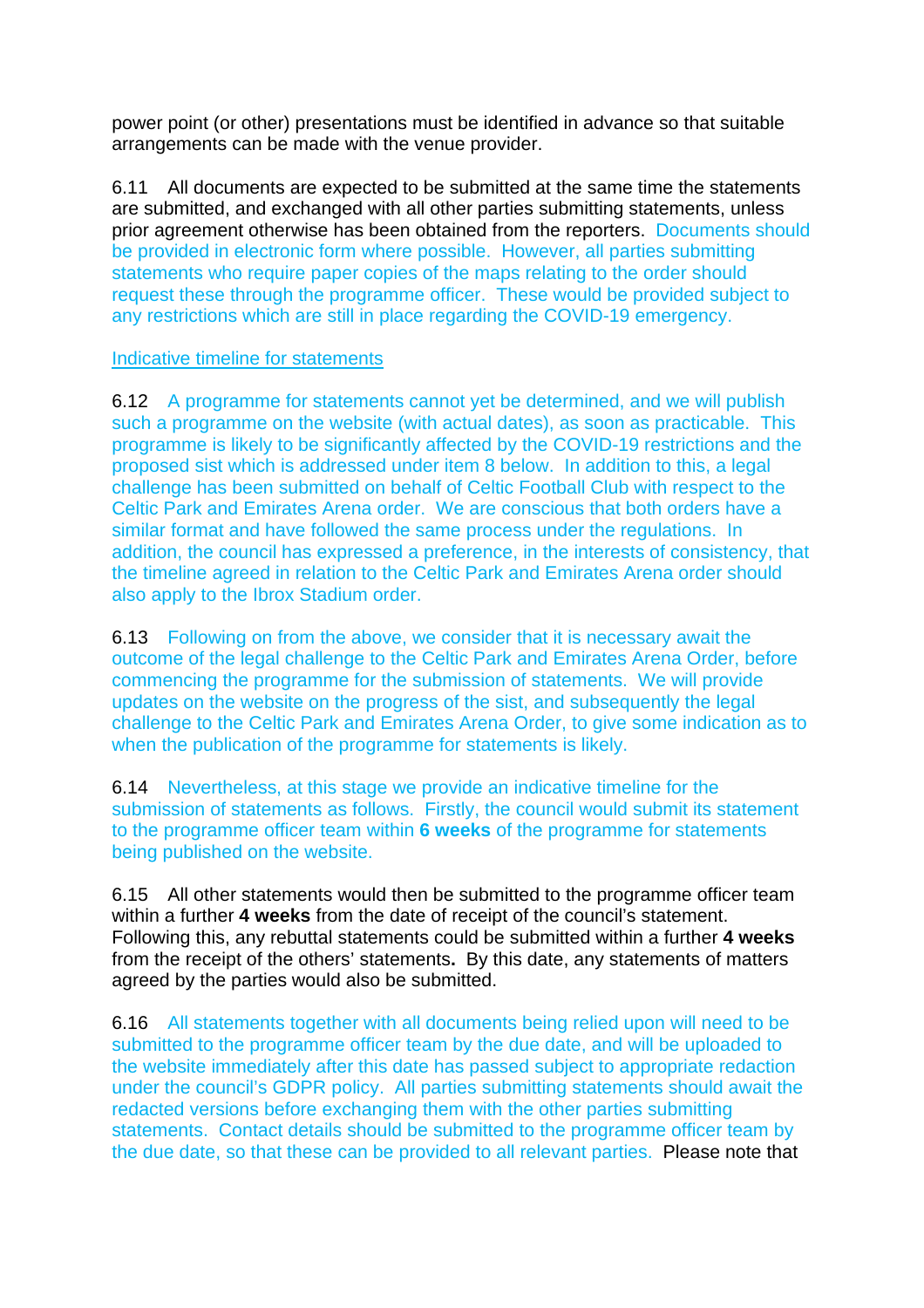the statutory requirement for statements and documents to be placed on deposit has been temporarily suspended in the context of the Coronavirus (Scotland) Act 2020.

# Further written submissions

6.17 Aside from the provisions for statements, any party who wishes to make further written submissions (whether participating in the hearing or relying entirely on written submissions) should submit these to the programme officer team no later than **4 weeks** following the publication of the council's statement on the website.

# **7. Date and venue for the hearing**

7.1 We expect that the hearing would be likely to take around 5 days (10 groups of topics with possibly half a day on average for each).

7.2 The date for the hearing will be notified in the Evening Times. However, following the proposed sist referred to under agenda item 8 below, and the provision for statements referred to above, no date for the hearing can be considered at this time.This will of course be kept under review (as will the timeline for statements), and will take full account of any COVID-19 restrictions which remain in place, and any further guidance provided by the Scottish Government and NHS Scotland.

7.3 The venue is expected to be the Royal Concert Hall, Glasgow, which has a number of rooms of different capacity, one of which can be selected at a later date when more details of the expected participation in the hearing is known.

7.4 Each session of the hearing is expected to be webcast live.

# **8. Other matters**

8.1 The note of matters agreed at and arising from the meeting will be sent to all parties who have made representations about the order, and anyone else who has attended the pre-hearing meeting, and will be published on the website. There will be a period of **14 days** for comments to be made. All comments will be taken into account before the note is finalised. This is particularly relevant for people who have not been able to attend the pre-hearing meeting.

8.2 It has been necessary under the COVID-19 emergency to restrict the issue of the note of matters agreed at and arising from the meeting to email transmission. However, consideration will be given to those who do not have access to email, to avoid any prejudice caused by the lack of notification of the procedures involved.

8.3 We intend to undertake unaccompanied inspections of the site and the surrounding area before the hearing takes place. Following a request for further consideration by Bailie Norman MacLeod, we have decided that it would not be appropriate to expand the pre-hearing site inspections to include match days. The need or otherwise for further site inspections will be discussed at the end of the hearing. At that point, we will be seeking the views of all parties, following the evidence which has been presented to the hearing, about the need for further site inspections, including their timing. These visits may or may not be accompanied.